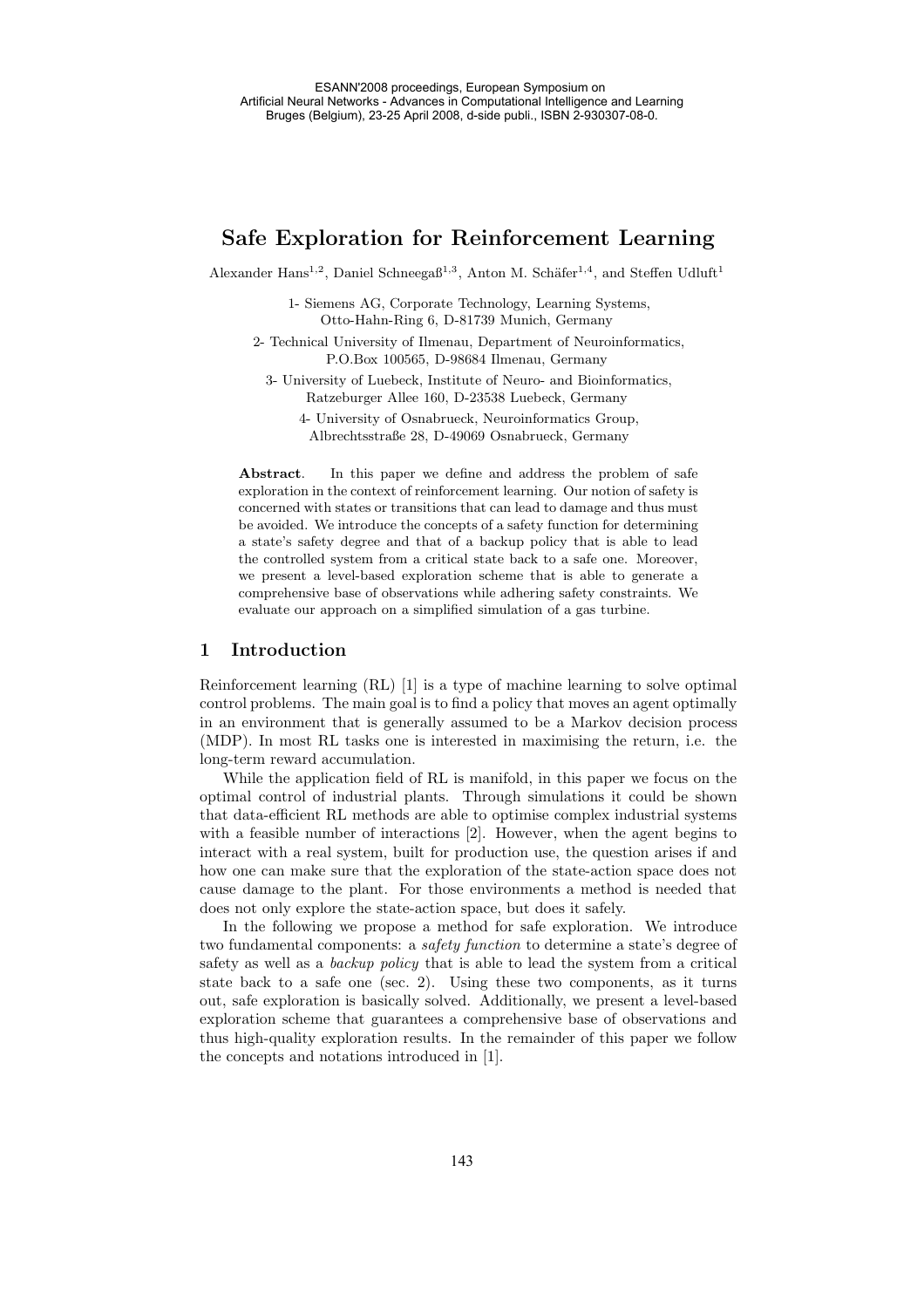# **2 Safe Exploration**

There already exist some contributions that deal with risk and uncertainty in RL. However, we consider safety in the sense of the existence of undesirable states or, more generally, transitions that must be avoided as they can lead to damage. On first sight, works as [3, 4, 5] seem to be similar to ours. However, if the MDP is deterministic, those approaches collapse to standard RL methods. Moreover, they assume that the system dynamics are known or they tolerate undesirable states during exploration. To the best of our knowledge, the only approach also explicitly covering exploration in safety-critical environments is apprenticeship learning [6], which relies on a teacher that must act safely and preferably near-optimally in order to achieve good policies.

We define (*i*) a transition  $(s, a, r, s')$  to be fatal if the corresponding reward r is less than a given safety threshold  $\tau$ ; (ii) an action a to be fatal in state s if it leads to a fatal transition  $(s, a, r, s')$  with positive probability;  $(iii)$  a state s to be supercritical if there exists no policy  $\pi$  that can, starting from s, guarantee that no fatal transition will ever occur;  $(iv)$  an action a to be supercritical in state s if it leads to a supercritical state s' with positive probability;  $(v)$  a state s to be critical if it is not supercritical and there is at least one supercritical or fatal action;  $(vi)$  an action a to be critical in state s if it is neither fatal nor supercritical but leads to a critical state  $s'$  with positive probability;  $(vii)$  a state s to be safe if it is neither critical nor supercritical;  $(viii)$  an action a to be safe in state s if it is neither fatal, supercritical, nor critical, and  $(ix)$  a policy  $\pi$  to be safe if for all critical states s it leads to a safe state  $s^{(n)}$  after a finite number n of non-fatal transitions  $(s^{(i)}, \pi(s^{(i)}), r^{(i)}, s^{(i+1)})$  and applies only safe actions  $a = \pi(s^{(i)})$  within safe states  $s^{(i)}$ .

Conventional exploration methods like random,  $\varepsilon$ -greedy, or Boltzmann exploration are not safe. Due to their random component of action selection, there is a certain chance of exploring fatal transitions. This is particularly unavoidable if the optimal policy is not safe. For an RL problem to be safely explorable, we require the following: (1) There exist safe policies w.r.t. the MDP and (2) the exploration starts in a safe state.

# **3 Necessary Components**

In addition to the mentioned requirements, we identified two essential components for safe exploration: a safety function and a backup policy. To combine these, a level-based exploration scheme is presented.

## **3.1 Safety Function**

Our objective is to never observe supercritical states. From a critical state the agent can return to a safe state if it acts safely. Prior to execution of an action its safety should therefore be estimated by means of a safety function. Thus, the safety function must give information on the safety of an action  $a$  in a state  $s$ .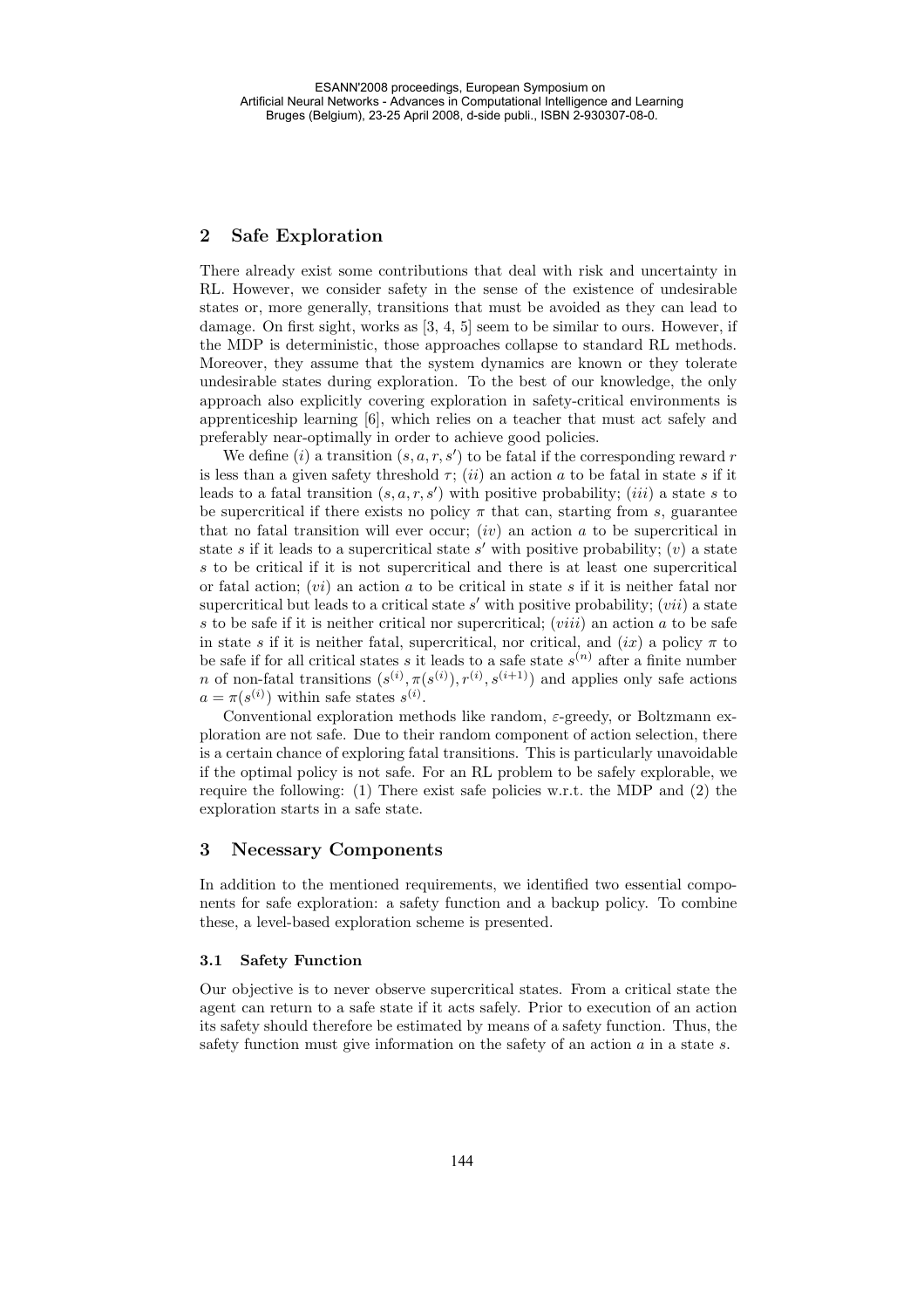In practical applications a safety function can hardly be specified in advance. Therefore, it is required to learn one from already collected exploration data. A possibility for this is to estimate the minimal reward  $r_{\min}$  that would be observed when executing an action and afterwards following the backup policy (min-reward estimation). For this purpose, min-reward samples  $(s, a, r_{\min})$ , which depend on the backup policy  $\pi$ , are collected during exploration and used to estimate a min-reward function  $R_{\min}^{\pi}(s, a)$ . If its estimator's extrapolation capabilities are sufficient, it is possible to estimate  $r_{\min}$  of not yet explored state-action pairs.

#### **3.2 Backup Policy**

The backup policy's task is to lead the agent back to an already known and safe area of the state space, i.e. an area with only safe states. It is activated when during exploration the agent reaches an unknown state and thus is unable to choose a safe action. It is important that the backup policy provides safe actions and hence does not lead to critical states. To take the agent back to a known area, it is useful that it tries to approach a stationary point or area.

For existing plants that are already operated without the use of RL methods often a basic controller is available. Provided this controller acts safely it may be used as a backup policy. Otherwise, one has to be learnt from observation data, i.e.  $(s, a, r, s')$  tuples.

Due to our assumption that fatal transitions are defined by the reward level, an obvious approach is to use conventional RL methods to generate a backup policy. However, an optimal policy is not necessarily a safe one. Therefore, we propose to learn the backup policy with an altered Bellman optimality equation that does not maximise the expected sum of rewards, but the minimal reward to come:

$$
Q_{\min}^*(s, a) = \min_{s'} \min \left[ R_{s, s'}^a, \max_{a'} Q_{\min}^*(s', a') \right]. \tag{1}
$$

Using dynamic programming [1] one can calculate a (non-trivial) solution that fulfils equation 1 and derive a policy that acts greedily w.r.t.  $Q_{\min}^*$ .

#### **3.3 Level-based Exploration Scheme**

Utilising the safety function and the backup policy, the problem of safe exploration is essentially solved. However, to make the exploration as safe as possible, it seems advisable not to move arbitrarily through the state space, but to expand the explored area only gradually starting from a safe area. We use a level-based approach to realise this kind of gradual exploration. Every state is assigned a level l. For the starting state  $s_0$  the level is set  $l(s_0) = 0$ . If a new state  $s_{t+1}$  is found resulting from exploring an action in state  $s_t$ , the level of the new state is set  $l(s_{t+1}) = l(s_t) + 1$ . If a new state  $s_{t+1}$  is found while using the backup policy, the level is kept:  $l(s_{t+1}) = l(s_t)$ . Using this concept the exploration proceeds level-wise. Starting with level 0, the agent tries to explore all actions considered safe (by the safety function) of all states of the respective level. When there are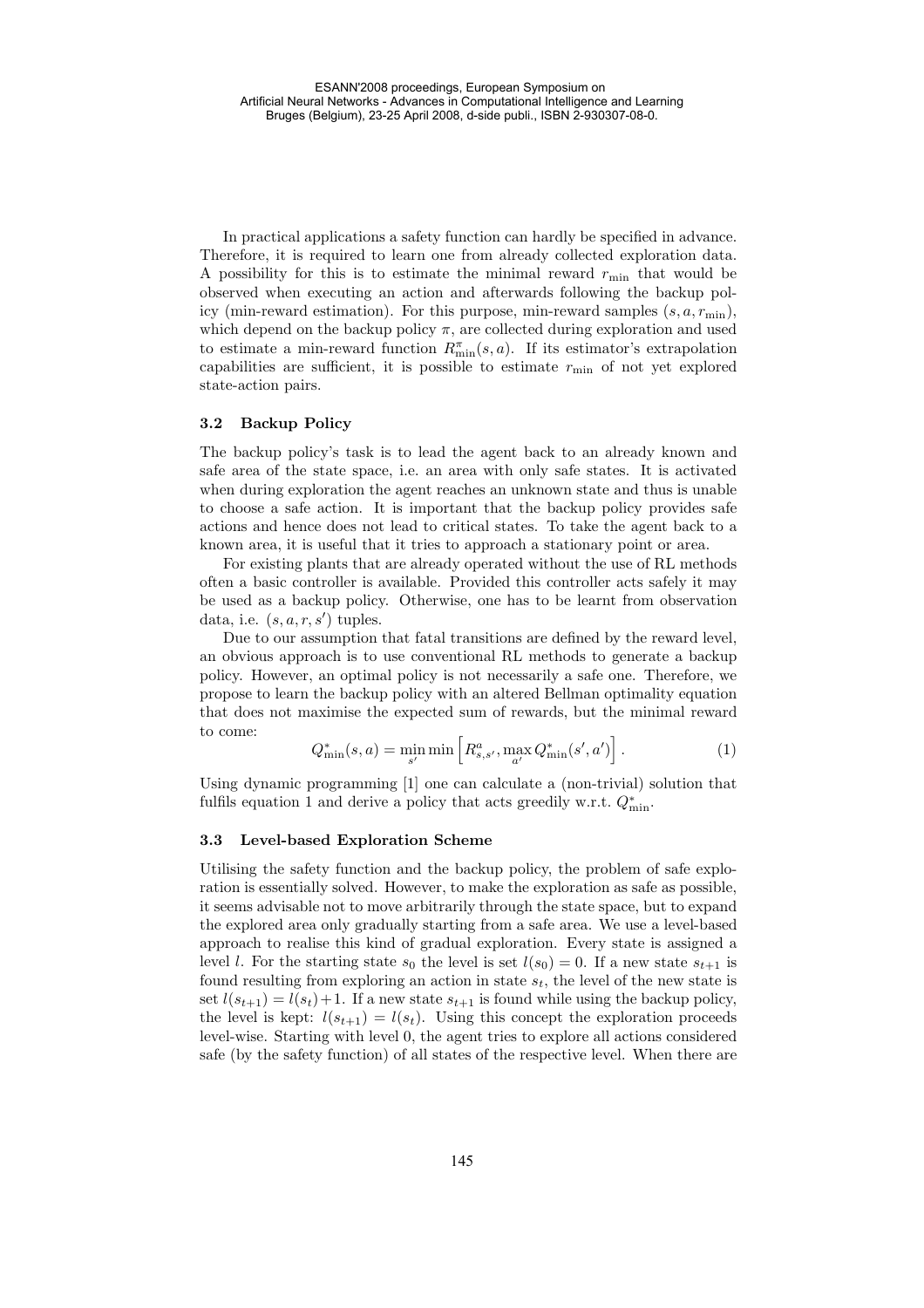no more explorable actions for the current level, it is increased. This is repeated until there are no more explorable states left or some other abort criterion is met, e.g. a sufficient number of observations to derive a policy with aspired quality.

For this exploration scheme some sort of path planning is needed that allows the agent to reach a certain state with explorable actions left. A straightforward solution to this problem is a graph-based approach. While exploring, a graph is built. The graph's nodes represent the states, edges represent transitions between states, the action to trigger a transition is noted as edge label. Here, one can find paths to a certain state by means of a path search on the graph. Unfortunately, this approach is only suited for deterministic MDPs with a small number of states. To circumvent this problem one can aggregate states to clusters and use those as nodes. However, path searching on the new graph is not possible since there might be multiple edges for a specific state and action. As a solution we use standard RL for path planning: An MDP is defined with the clusters as states, actions are the same as for the original MDP, the reward function is  $R_{s,s'}^a = 1$  if s' is a target state and  $R_{s,s'}^a = 0$  otherwise. For the resulting MDP an optimal policy is determined and followed until a target state is reached. This approach is also applicable if the original MDP is stochastic.

# **4 Experiments: The BurnSim**

For the analysis and evaluation of safe exploration we developed the Burn-Sim benchmark which is motivated by an actual problem in the context of gas turbine control. One is interested in operating a turbine with maximum power output. However, when operating at high output undesirable dynamics in the combustion chamber occur, i.e. a "humming" that can damage the turbine if becoming too heavy. Therefore, one should try to maximise the output while at the same time keeping the humming at a low level. The state space  $S := \{(f,h)| f \in [0,1], h \in [0,\infty)\}\$ includes fuel and humming, the available actions are  $A := \{ \text{decrease}, \text{keep}, \text{increase} \}.$  The system dynamics are as follows:

$$
f_{t+1} = \begin{cases} f_t - 0.05, & \text{if } a = \text{decrease} \land f_t - 0.05 \ge 0 \\ f_t + 0.05, & \text{if } a = \text{increase} \land f_t + 0.05 < 1 \\ f_t, & \text{otherwise} \end{cases}
$$
\n
$$
h_{t+1} = \max\left(2f_{t+1}h_t, \frac{f_{t+1}}{5}\right)
$$

The reward only depends on the successor state  $s_{t+1} = (f_{t+1}, h_{t+1})$ :  $r_t = 4f_{t+1}^2 - \left(\frac{h_{t+1}-f_{t+1}/5}{5}\right)^2$ . The safety threshold is  $\tau = -1$ , hence  $r_t \geq -1 \Rightarrow$ transition  $(s_t, a_t, r_t, s_{t+1})$  is not fatal;  $r_t < -1 \Rightarrow$  transition  $(s_t, a_t, r_t, s_{t+1})$  is fatal. The exploration's aim is to gather enough data to determine a good policy without ever observing a reward less than  $-1$ . The particular difficulty with the BurnSim is that many states which seem safe in terms of the current reward are in fact supercritical because they inevitably lead to a fatal transition.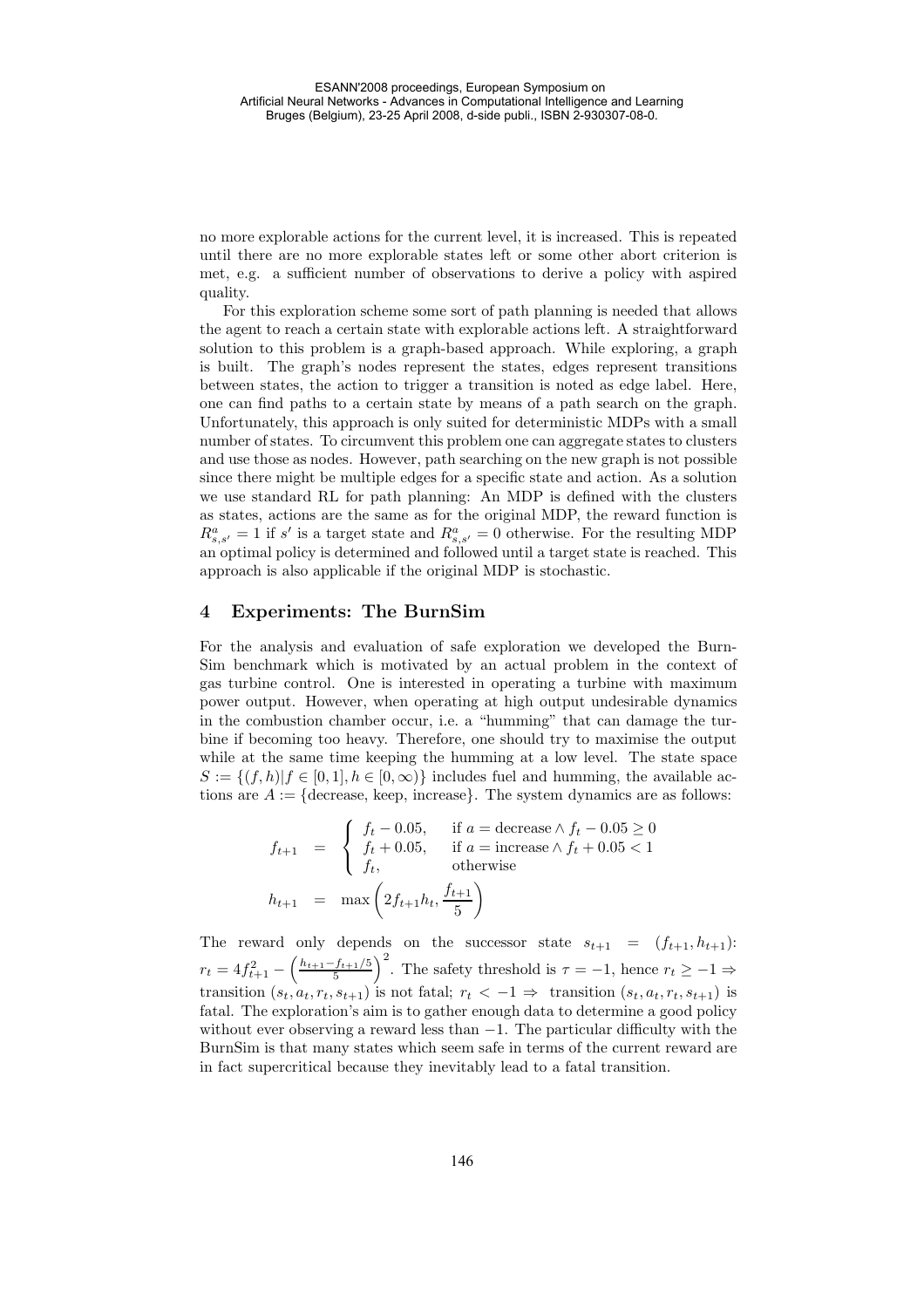#### **4.1 Implementation**

We implemented a safety function, two variants of the backup policy (prespecified and learnt), and exploration with graph-based as well as RL-based path planning. The safety function is determined by a local-quadratic least-squares estimation of the min-rewards, i.e. on the features  $\Phi_i = (f_i, h_i, f_i^2, h_i^2, f_i h_i, 1)$ , whenever a min-reward value for a state-action pair  $(s, a)$  must be estimated.

The pre-specified backup policy, which represents an already existing suboptimal, but safe controller, chooses actions w.r.t. f: 'increase' if  $f \leq 0.4$  and 'decrease' otherwise. In addition, a backup policy was learnt using the altered Bellman optimality equation (eq. 1). The observations used to determine the backup policy were generated by a teacher (inspired by apprenticeship learning [6]). During the subsequent autonomous exploration the backup policy was fixed.

The level-based exploration was implemented as explained previously. To be able to use the graph-based approach, the size of the MDP's state space is reduced by intrinsically rounding humming to 1/50 accuracy with each time step. For the approach that uses RL-based path planning the state space is left unchanged, but clustered by rounding humming accordingly. Fuel is already discrete as it is only changed by  $\pm 0.05$  and bounded by [0, 1).

#### **4.2 Results**

Figure 1 compares the explored area of two experiments with the maximally explorable area. For the first experiment the pre-specified backup policy and graph-based path planning were used. The second experiment was conducted with a backup policy learnt from a teacher trajectory comprising 324 transitions and state clustering. In both experiments the exploration was safe and covered large parts of the state space. The results of the second experiment are not as good as those of the first one because the teacher trajectory was rather short and thus the resulting backup policy was not as safe as possible w.r.t. the minreward. Consequently, actions were considered as unsafe unnecessarily early, resulting in a smaller explored area.

Nevertheless the observations of both experiments were sufficient to obtain good policies that were determined using dynamic programming (with nearest-neighbour generalisation for unknown states) as well as Neural Fitted Q-Iteration [7]. Table 1 shows the achieved average rewards and compares them to the optimal policy, which was obtained analytically.

|                           | avg. reward |                                    |
|---------------------------|-------------|------------------------------------|
| RL method                 |             | graph-based RL-based path planning |
| Dynamic programming       | 1.164       | 1.132                              |
| Neural Fitted Q-Iteration | 1.166       | 1.166                              |
| Optimal policy            |             | 1.166                              |

Table 1: Performance of policies generated from observations of safe exploration. Neural Fitted Q-Iteration was able to identify the optimal policy due to better generalisation properties.